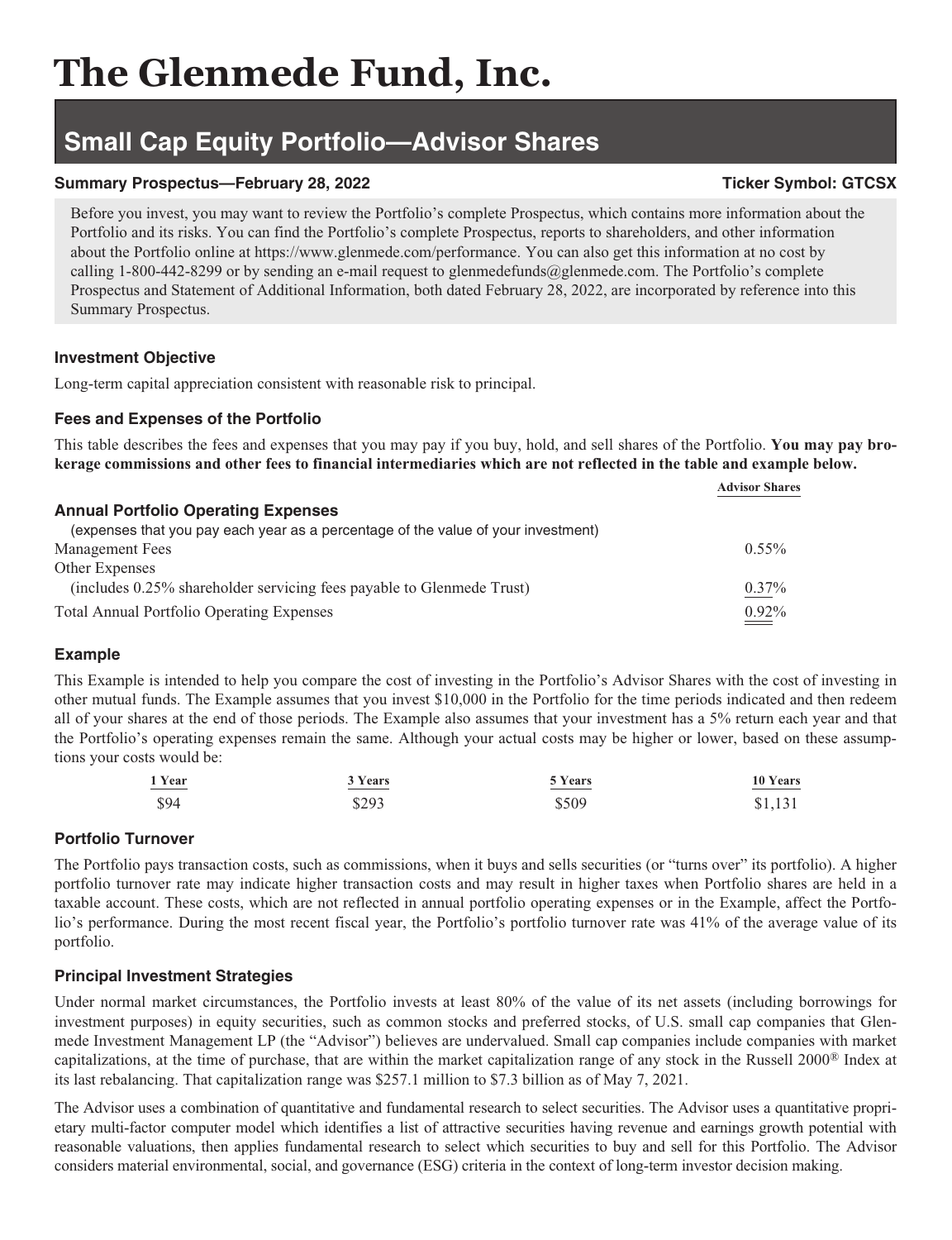#### **Summary Prospectus—February 28, 2022 Ticker Symbol: GTCSX**

#### **Principal Investment Risks**

All investments carry a certain amount of risk and the Portfolio cannot guarantee that it will achieve its investment objective. In addition, the strategies that the Advisor uses may fail to produce the intended result. Each risk summarized below is considered a "principal risk" of investing in the Portfolio, regardless of the order in which it appears. Different risks may be more significant at different times depending on market conditions and other factors. An investment in the Portfolio is not a bank deposit and is not insured or guaranteed by the Federal Deposit Insurance Corporation or any other government agency. Therefore, you could lose money by investing in the Portfolio.

The Portfolio may be appropriate for you if you are investing for goals several years away and are comfortable with stock market risks. The Portfolio would **not** be appropriate for you if you are investing for short-term goals, or are mainly seeking current income.

**Market Risk:** Stocks may decline over short or even extended periods of time. Equity markets tend to be cyclical: there are times when stock prices generally increase, and other times when they generally decrease. In addition, the Portfolio is subject to the additional risk that the particular types of stocks held by the Portfolio will underperform other types of securities. Market risks, including political, regulatory, market, economic and social developments, and developments that impact specific economic sectors, industries or segments of the market, can affect the value of the Portfolio's investments. Natural disasters, public health emergencies (including pandemics and epidemics), terrorism and other global unforeseeable events may lead to instability in world economies and markets, may lead to market volatility, and may have adverse long-term effects. The Portfolio cannot predict the effects of such unforeseeable events in the future on the economy, the markets or the Portfolio's investments. For example, the novel strain of coronavirus ("COVID-19") outbreak has resulted in serious economic disruptions globally. The impact of this outbreak has negatively affected the worldwide economy, as well as the economies of individual countries, the financial health of individual companies and the market in general in significant and unforeseen ways. Although vaccines for COVID-19 are becoming more widely available, the duration of the COVID-19 outbreak and its full impact is currently unknown, and it may exacerbate other risks that apply to the Portfolio.

**Value Style Risk:** Although the Portfolio invests in stocks the Advisor believes to be undervalued, there is no guarantee that the prices of these stocks will not move even lower. In addition, the value investment style can shift into and out of favor with investors, depending on market and economic conditions. As a result, the Portfolio may at times outperform or underperform other funds that invest more broadly or employ a different investment style.

**Small Cap Risk:** The Portfolio is subject to the risk that the stocks of smaller and newer issuers can be more volatile and more speculative than the stocks of larger issuers. Smaller companies tend to have limited resources, product lines and market share. As a result, their share prices tend to fluctuate more than those of larger companies. Their shares may also trade less frequently and in limited volume, making them potentially less liquid. The price of small company stocks might fall regardless of trends in the broader market.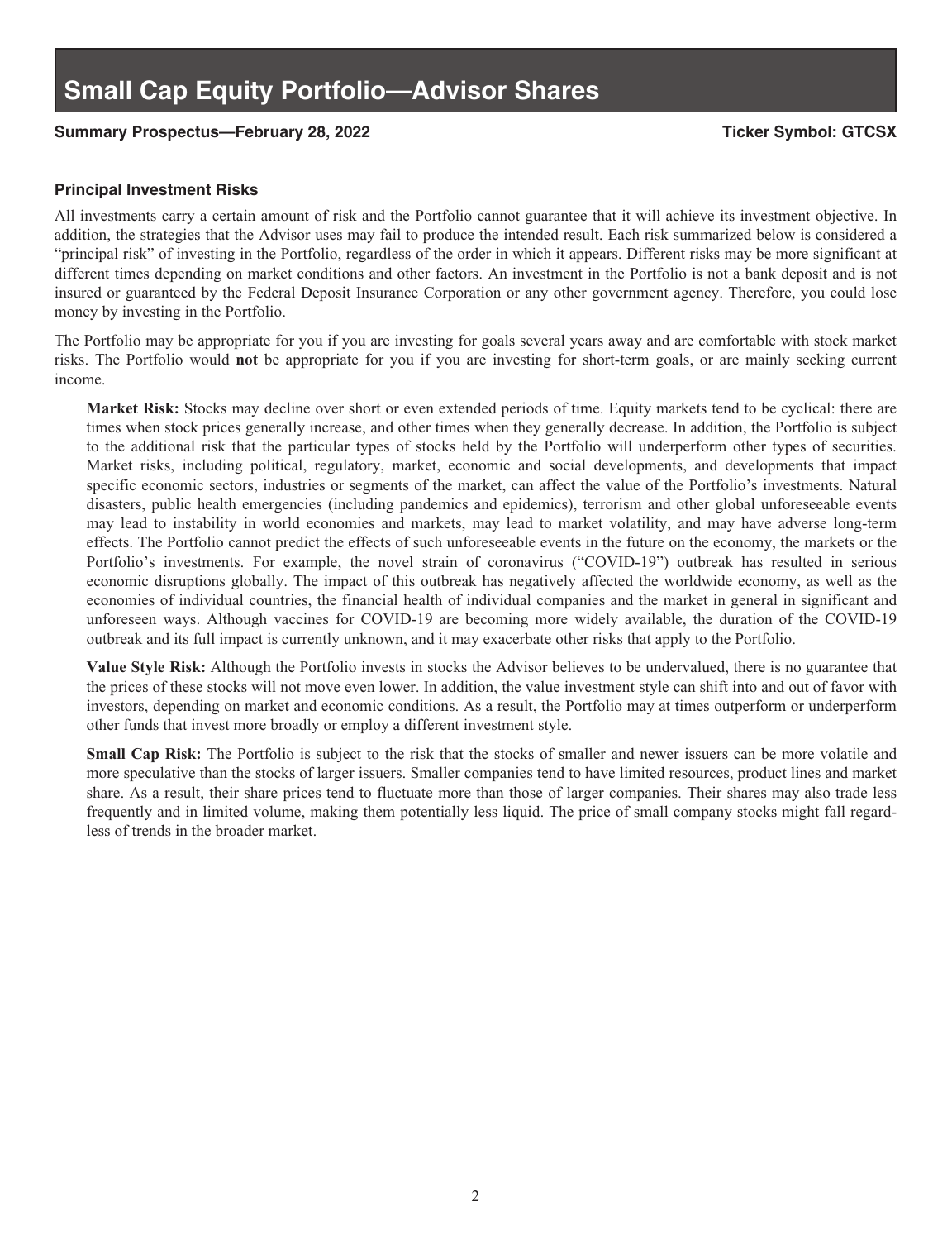#### **Summary Prospectus—February 28, 2022 Ticker Symbol: GTCSX**

#### **Performance Information**

The bar chart and table below provide some indication of the risks of investing in the Portfolio. The bar chart shows how the performance of the Portfolio's Advisor Shares has varied from year to year. The table shows how the average annual total returns for one, five and ten years of the Portfolio's Advisor Shares compare to those of selected market indices. The Portfolio's past performance, before and after-taxes, does not necessarily indicate how it will perform in the future. Updated performance information is available by visiting www.glenmedeim.com or by calling 1-800-442-8299.



During the periods shown in the bar chart, the highest quarterly return was 31.47% (for the quarter ended December 31, 2020) and the lowest quarterly return was -35.24% (for the quarter ended March 31, 2020).

After-tax returns for the Portfolio are calculated using the historical highest individual Federal marginal income tax rates, and do not reflect the impact of state and local taxes. Actual after-tax returns depend on the investor's tax situation and may differ from those shown. After-tax returns are not relevant to investors who hold their Portfolio shares through tax-deferred arrangements such as 401(k) plans or individual retirement accounts ("IRAs").

#### **Average Annual Total Returns** (for the periods ended December 31, 2021)

|                                                                                                        | Past 1<br>Year | Past 5<br>Years | Past 10<br>Years |
|--------------------------------------------------------------------------------------------------------|----------------|-----------------|------------------|
| Return Before Taxes                                                                                    | 28.88%         | 11.94%          | 13.62%           |
| Return After Taxes on Distributions                                                                    | 27.53%         | $10.27\%$       | 12.39%           |
| Return After Taxes on Distributions and Sale of Fund Shares                                            | 18.00%         | $9.04\%$        | 11.04%           |
| Russell 2000 <sup>®</sup> Index (reflects no deduction for fees, expenses or taxes)                    | 14.82%         | $12.02\%$       | 13.23%           |
| Russell 2000 <sup>®</sup> Value Index (reflects no deduction for fees, expenses or taxes) <sup>1</sup> | 28.27%         | $9.07\%$        | 12.03%           |
| S&P 500 <sup>®</sup> Index (reflects no deduction for fees, expenses or taxes) <sup>2</sup>            | 28.71%         | 18.47%          | 16.55%           |
| Morningstar Small Blend Average <sup>3</sup>                                                           | 24.19%         | 10.68%          | 12.06%           |

<sup>1</sup> The Russell 2000<sup>®</sup> Value Index is provided so that investors may compare the performance of the Portfolio to another well-known index for small cap stocks.

<sup>2</sup> The S&P 500<sup>®</sup> Index is provided so that investors may compare the performance of the Portfolio with the performance of a well-known index of leading U.S. companies.

<sup>3</sup> The Morningstar Small Blend Average is provided so that investors may compare the performance of the Portfolio with the performance of a peer group of funds that Morningstar, Inc. considers similar to the Portfolio.